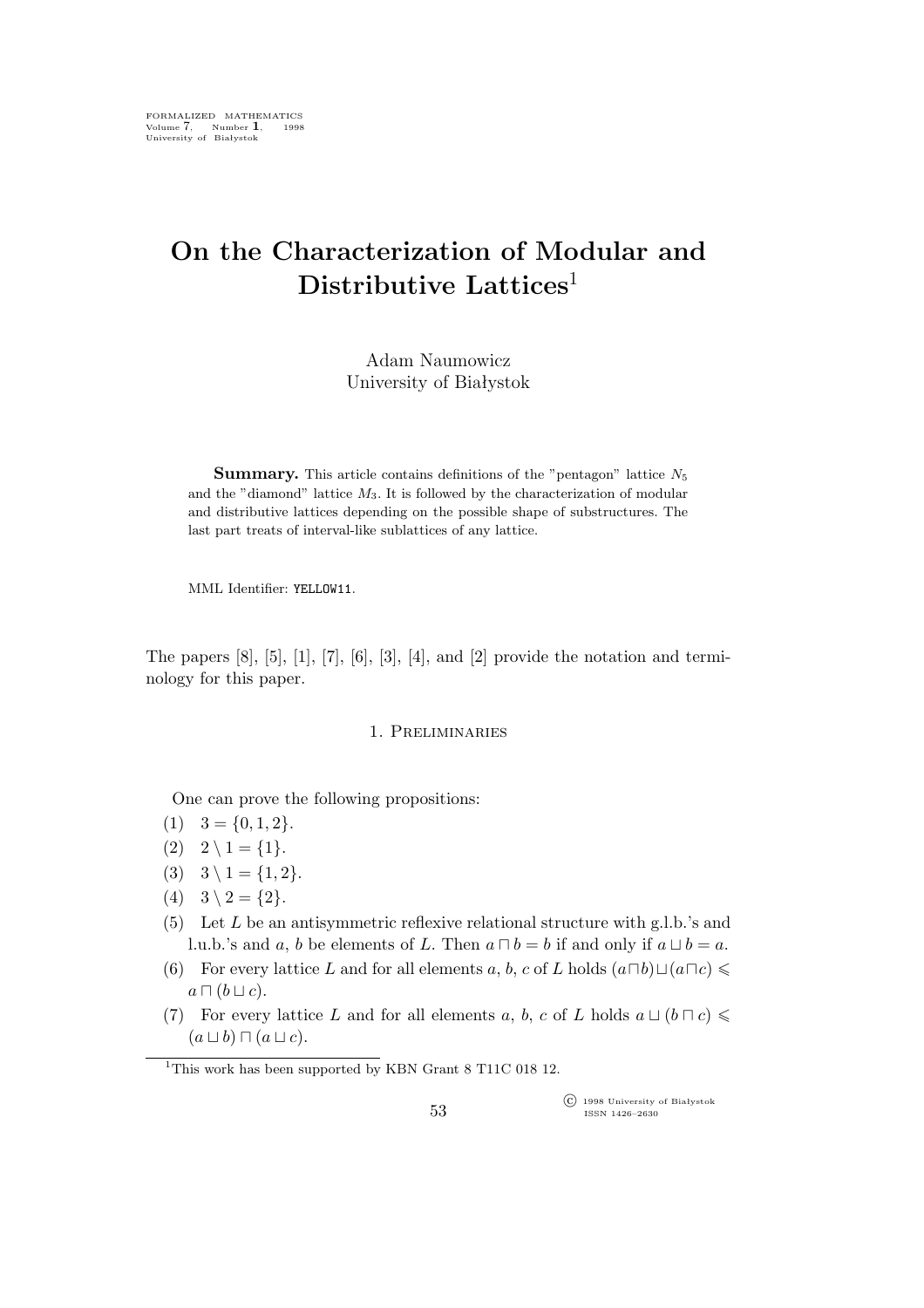## 54 ADAM NAUMOWICZ

(8) For every lattice L and for all elements a, b, c of L such that  $a \leq c$  holds  $a \sqcup (b \sqcap c) \leqslant (a \sqcup b) \sqcap c.$ 

## 2. Diamond and Pentagon

The relational structure  $N_5$  is defined as follows:

 $(Def. 1)$   $N_5 = \langle \{0, 3 \setminus 1, 2, 3 \setminus 2, 3\}, \subseteq \rangle.$ 

Let us note that  $N_5$  is strict reflexive transitive and antisymmetric and  $N_5$ has g.l.b.'s and l.u.b.'s.

The relational structure  $M_3$  is defined by:

 $(Def. 2)$   $M_3 = \langle \{0, 1, 2 \setminus 1, 3 \setminus 2, 3\}, \subseteq \rangle.$ 

Let us note that  $M_3$  is strict reflexive transitive and antisymmetric and  $M_3$ has g.l.b.'s and l.u.b.'s.

One can prove the following two propositions:

- $(9)$  Let L be a lattice. Then the following statements are equivalent
- (i) there exists a full sublattice K of L such that  $N_5$  and K are isomorphic,
- (ii) there exist elements a, b, c, d, e of L such that  $a \neq b$  and  $a \neq c$  and  $a \neq d$  and  $a \neq e$  and  $b \neq c$  and  $b \neq d$  and  $b \neq e$  and  $c \neq d$  and  $c \neq e$  and  $d \neq e$  and  $a \sqcap b = a$  and  $a \sqcap c = a$  and  $c \sqcap e = c$  and  $d \sqcap e = d$  and  $b \sqcap c = a$ and  $b \sqcap d = b$  and  $c \sqcap d = a$  and  $b \sqcup c = e$  and  $c \sqcup d = e$ .
- $(10)$  Let L be a lattice. Then the following statements are equivalent
- (i) there exists a full sublattice K of L such that  $M_3$  and K are isomorphic,
- (ii) there exist elements a, b, c, d, e of L such that  $a \neq b$  and  $a \neq c$  and  $a \neq d$  and  $a \neq e$  and  $b \neq c$  and  $b \neq d$  and  $b \neq e$  and  $c \neq d$  and  $c \neq e$  and  $d \neq e$  and  $a \sqcap b = a$  and  $a \sqcap c = a$  and  $a \sqcap d = a$  and  $b \sqcap e = b$  and  $c \sqcap e = c$ and  $d \sqcap e = d$  and  $b \sqcap c = a$  and  $b \sqcap d = a$  and  $c \sqcap d = a$  and  $b \sqcup c = e$  and  $b \sqcup d = e$  and  $c \sqcup d = e$ .

Let  $L$  be a non empty relational structure. We say that  $L$  is modular if and only if:

(Def. 3) For all elements a, b, c of L such that  $a \leq c$  holds  $a \sqcup (b \sqcap c) = (a \sqcup b) \sqcap c$ .

Let us note that every non empty antisymmetric reflexive relational structure with g.l.b.'s which is distributive is also modular.

Next we state two propositions:

- (11) Let  $L$  be a lattice. Then  $L$  is modular if and only if it is not true that there exists a full sublattice K of L such that  $N_5$  and K are isomorphic.
- (12) Let L be a lattice. Suppose L is modular. Then L is distributive if and only if it is not true that there exists a full sublattice  $K$  of  $L$  such that  $M_3$  and K are isomorphic.